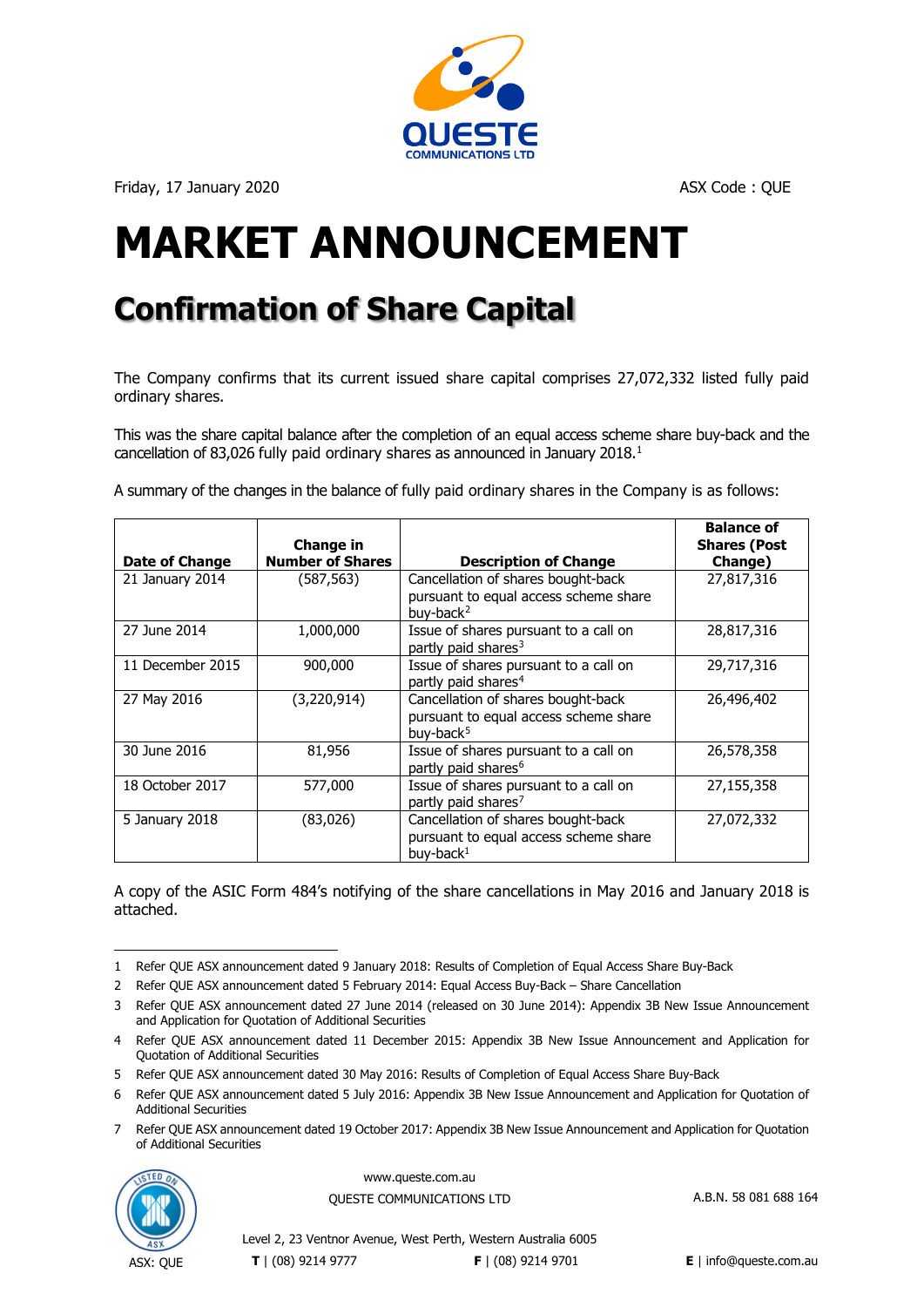#### **FOR FURTHER INFORMATION:**

Victor Ho Executive Director  $\vert$   $\vert$  (08) 9214 9777 and Company Secretary  $E \mid \text{cosec@queste.com.au}$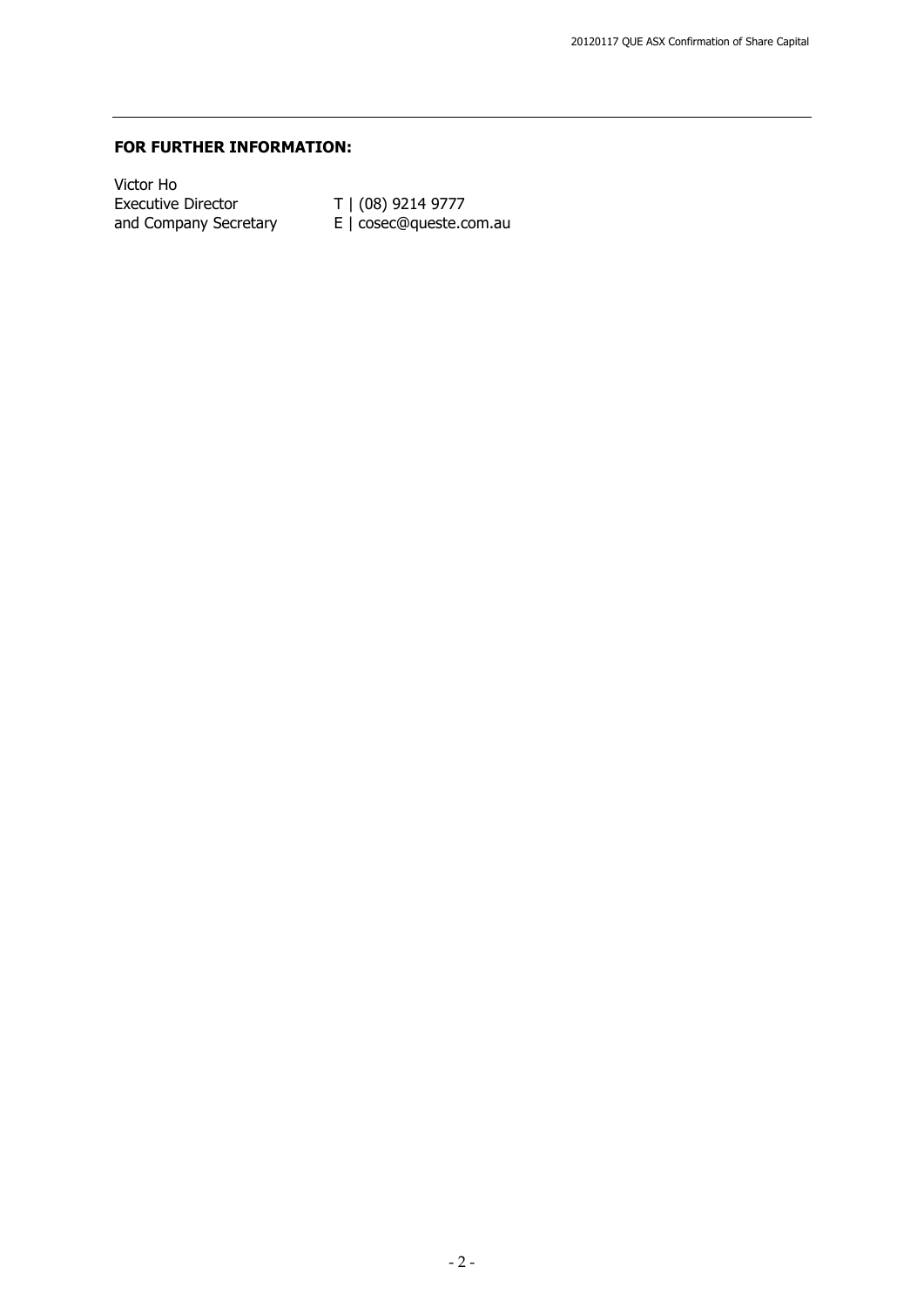#### Document No. **7EAQ71818**

Lodgement date/time: 28-10-2019 18:07:17 Reference Id: 131387630

> **Form 484** Corporations Act 2001

## **Change to company details**

**Company details** Company name

# **QUESTE COMMUNICATIONS LTD**

Australian Company Number (ACN) **081 688 164**

**Lodgement details Who should ASIC contact if there is a query about this form?**

Name **Victor Poh Hong HO**

#### **Signature**

This form must be signed by a current officeholder of the company.

I certify that the information in this form is true and complete Name **Victor Poh Hong HO Capacity Secretary Signature** 

Date signed **28-10-2019**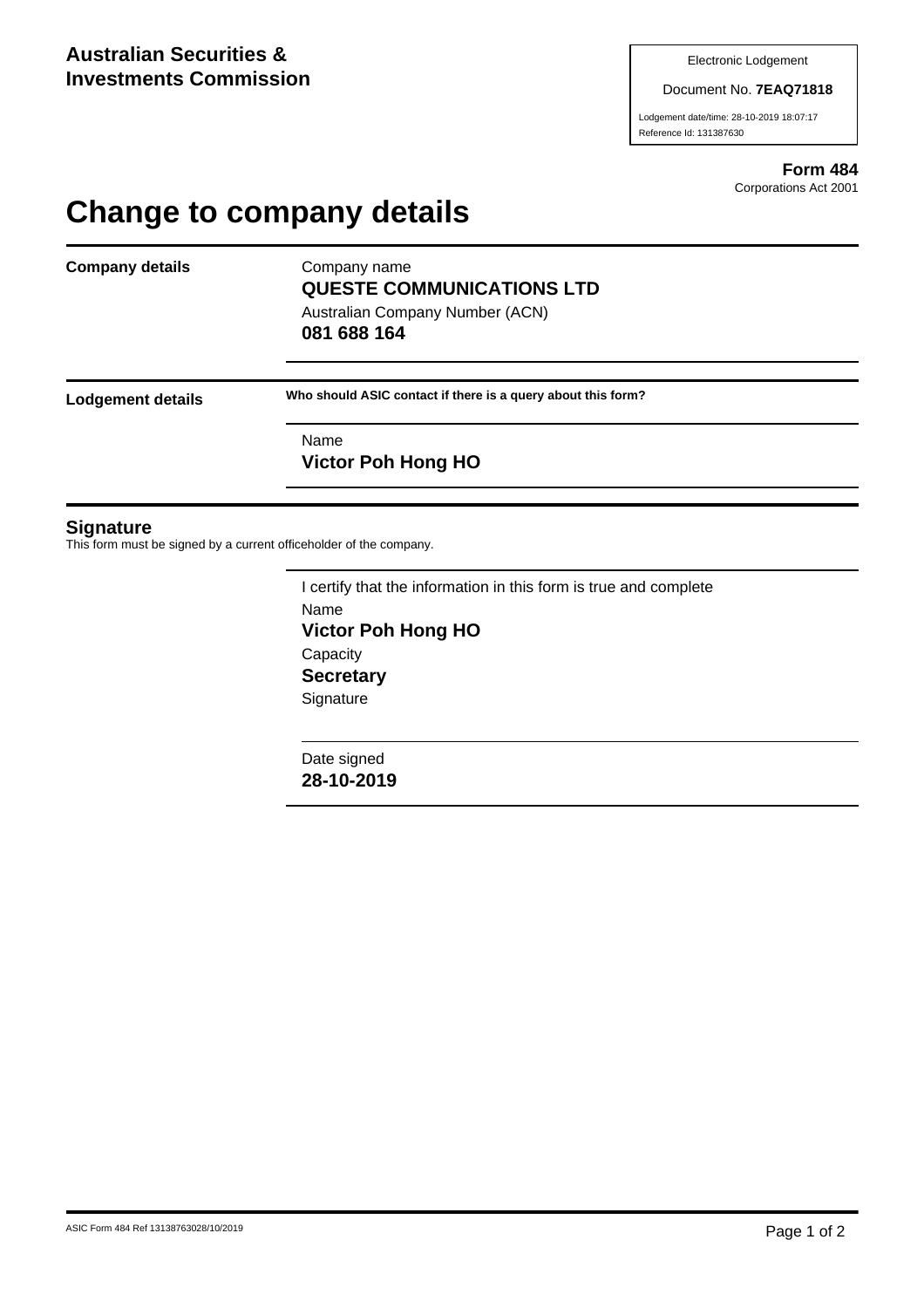### **C1 Cancellation of shares**

| <b>Reason for cancellation</b> | <b>Shares cancellation details</b>                       |                                |                                           |  |  |
|--------------------------------|----------------------------------------------------------|--------------------------------|-------------------------------------------|--|--|
|                                | Reason for cancellation<br>Other reason for cancellation |                                |                                           |  |  |
|                                | Section reference                                        |                                |                                           |  |  |
|                                |                                                          | ss257B(2)                      |                                           |  |  |
|                                | Description                                              |                                |                                           |  |  |
|                                | Equal access scheme buy-back                             |                                |                                           |  |  |
|                                | The cancelled shares are listed below:                   |                                |                                           |  |  |
|                                | <b>Share class code</b>                                  | Number of shares<br>lcancelled | <b>Amount paid (cash</b><br>or otherwise) |  |  |
|                                | <b>ORD</b>                                               | 3220914                        | 289882.26                                 |  |  |
|                                | Earliest Date of<br>cancellation                         | 27-05-2016                     |                                           |  |  |

### **C3 Change to share structure**

The updated details for this changed share class are shown in the table below.

| <b>Share class</b><br><b>Icode</b> | Full title if not standard Total number of | <b>Ishares</b> | Total amount paid on<br>these shares | Total amount unpaid<br>lon these shares |
|------------------------------------|--------------------------------------------|----------------|--------------------------------------|-----------------------------------------|
| <b>ORD</b>                         | <b>ORDINARY SHARES</b>                     | 26496402       | 5919286.74                           | IO.00                                   |
| <b>Earliest date of</b>            | 27-05-2016                                 |                |                                      |                                         |

Earliest date of change **27-05-2016**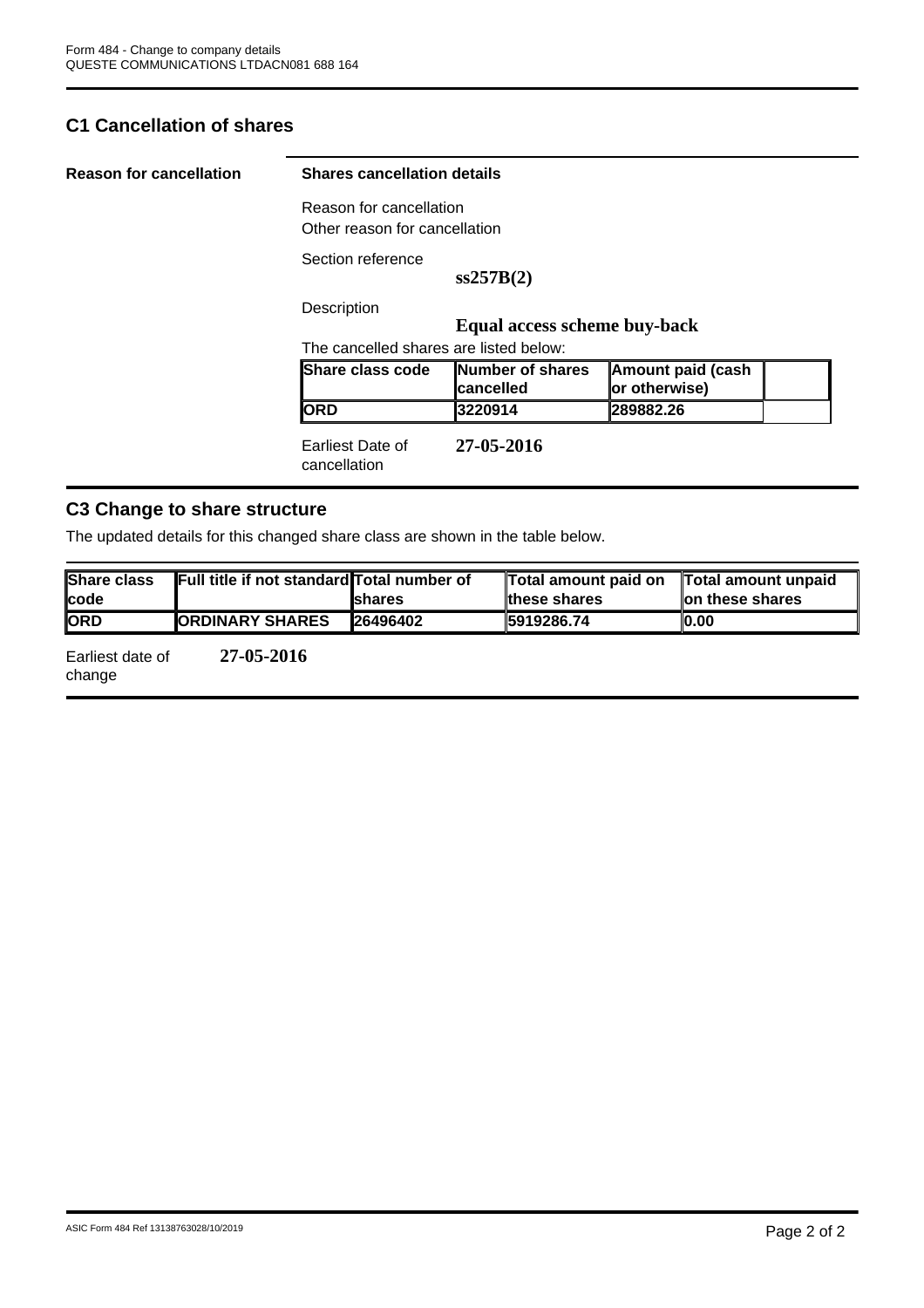#### Document No. **7EAQ98917**

Lodgement date/time: 05-11-2019 03:30:02 Reference Id: 132056417

> **Form 484** Corporations Act 2001

## **Change to company details**

**Company details** Company name

# **QUESTE COMMUNICATIONS LTD**

Australian Company Number (ACN) **081 688 164**

**Lodgement details Who should ASIC contact if there is a query about this form?**

Name **Victor Poh Hong HO**

#### **Signature**

This form must be signed by a current officeholder of the company.

I certify that the information in this form is true and complete Name **Victor Poh Hong HO Capacity Secretary Signature** 

Date signed **05-11-2019**